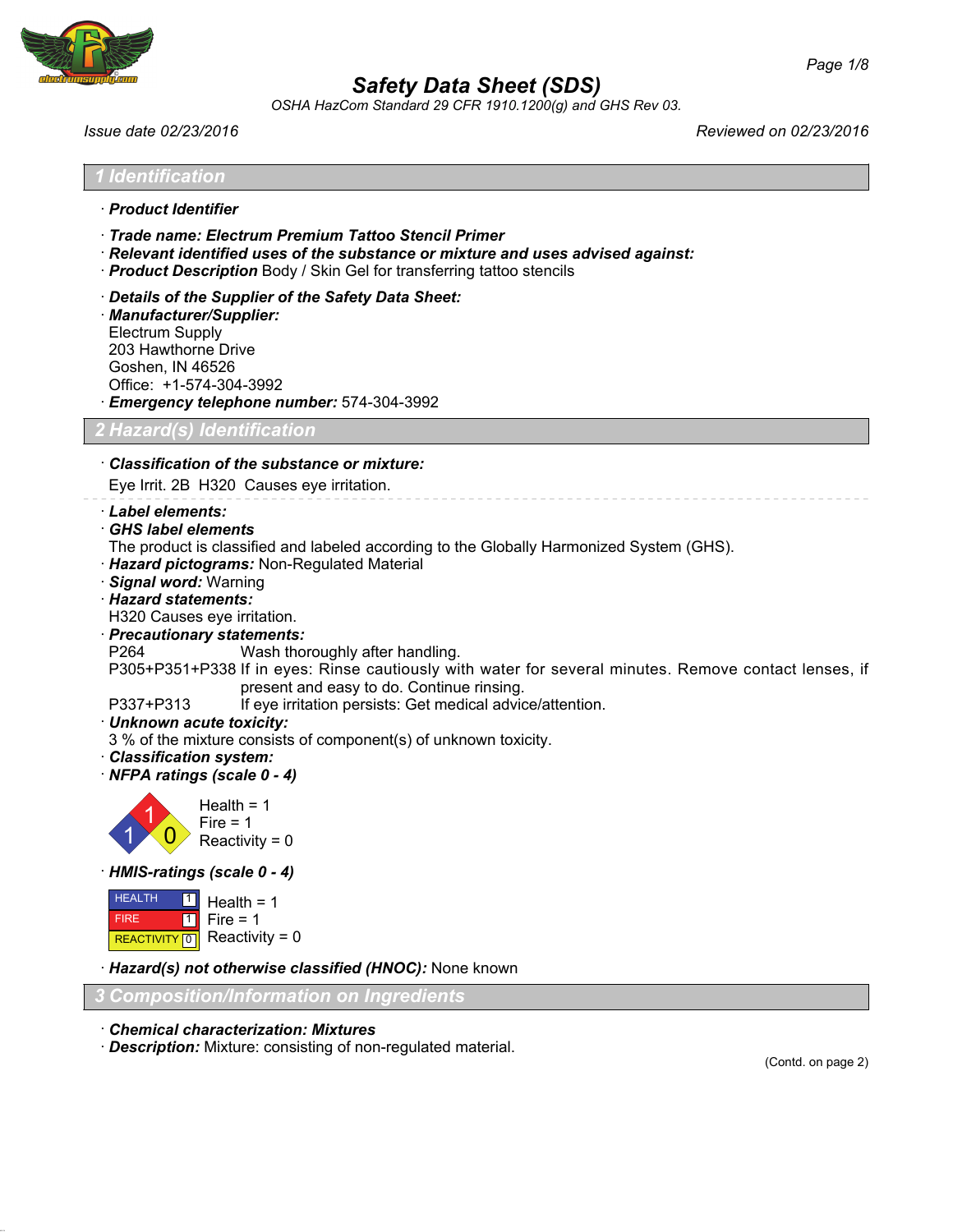

*OSHA HazCom Standard 29 CFR 1910.1200(g) and GHS Rev 03.*

*Issue date 02/23/2016 Reviewed on 02/23/2016*

## *Trade name: Electrum Premium Tattoo Stencil Primer*

| · Dangerous Components:           |                                                                       |           |  |  |
|-----------------------------------|-----------------------------------------------------------------------|-----------|--|--|
| CAS: 57-55-6<br>RTECS: TY 2000000 | Propylene Glycol                                                      | 25-50%    |  |  |
| CAS: 56-81-5<br>RTECS: MA 8050000 | Glycerol                                                              | $< 2.5\%$ |  |  |
| CAS: 9003-01-4                    | Carbomer<br>Skin Irrit. 2, H315; STOT SE 3, H335; Eye Irrit. 2B, H320 | $< 2.5\%$ |  |  |
| CAS: 102-71-6                     | Triethanolamine, TEA<br>Skin Irrit. 2, H315; Eye Irrit. 2B, H320      | $< 2.5\%$ |  |  |
| <b>4 First-Aid Measures</b>       |                                                                       |           |  |  |

· *Description of first aid measures:*

- · *After inhalation:* Supply fresh air; consult doctor in case of complaints.
- · *After skin contact:* Generally the product does not irritate the skin.
- · *After eye contact:*
- Rinse opened eye for at least 15 minutes under running water. If symptoms persist, consult a doctor.
- · *After swallowing:* If swallowed and symptoms occur, consult a doctor.
- · *Information for doctor:*
- · *Most important symptoms and effects, both acute and delayed:* No further relevant information available.
- · *Indication of any immediate medical attention and special treatment needed:* No further relevant information available.

## *5 Fire-Fighting Measures*

- · *Extinguishing media:*
- · *Suitable extinguishing agents:* Use fire fighting measures that suit the environment.
- · *Special hazards arising from the substance or mixture:* No further relevant information available.
- · *Advice for firefighters:*
- · *Protective equipment:*

As in any fire, wear self-contained breathing apparatus pressure-demand (NIOSH approved or equivalent) and full protective gear to prevent contact with skin and eyes.

### *6 Accidental Release Measures*

- · *Personal precautions, protective equipment and emergency procedures:* Not required.
- · *Environmental precautions:*

Dilute with plenty of water.

Do not allow to enter sewers/ surface or ground water.

· *Methods and material for containment and cleaning up:*

Absorb with liquid-binding material (i.e. sand, diatomite, acid binders, universal binders, sawdust). Ensure adequate ventilation.

Dispose of the collected material according to regulations.

- · *Reference to other sections:*
- See Section 7 for information on safe handling.

See Section 8 for information on personal protection equipment.

See Section 13 for disposal information.

### *7 Handling and Storage*

- · *Handling*
- · *Precautions for safe handling:*

Ensure good ventilation/exhaustion at the workplace.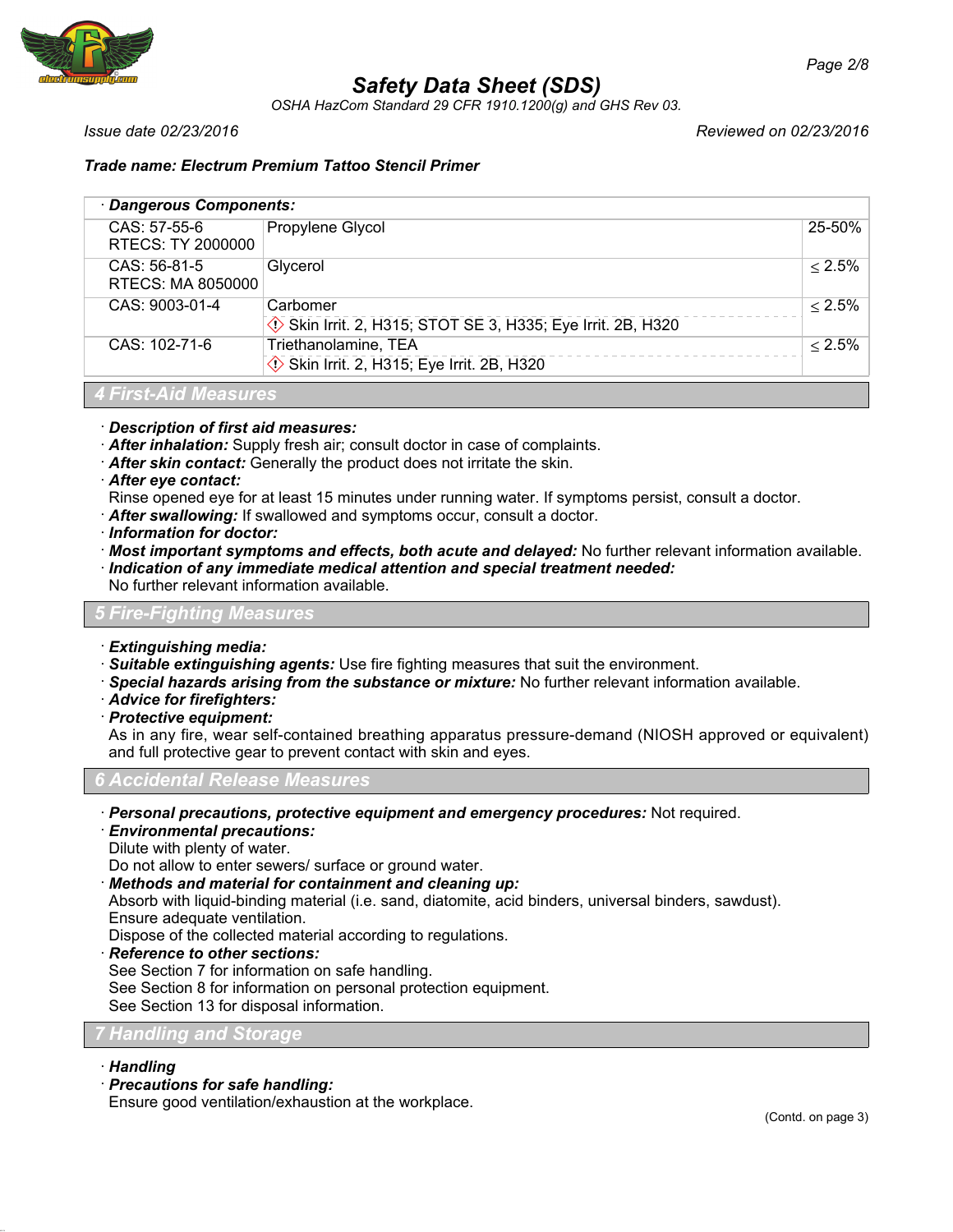

*OSHA HazCom Standard 29 CFR 1910.1200(g) and GHS Rev 03.*

*Issue date 02/23/2016 Reviewed on 02/23/2016*

#### *Trade name: Electrum Premium Tattoo Stencil Primer*

Prevent formation of aerosols.

- · *Information about protection against explosions and fires:* No special measures required.
- · *Conditions for safe storage, including any incompatibilities:*
- · *Storage*
- · *Requirements to be met by storerooms and receptacles:* No special requirements.
- · *Information about storage in one common storage facility:* Not required.
- · *Further information about storage conditions:* Keep receptacle tightly sealed.
- · *Specific end use(s):* No further relevant information available.

#### *8 Exposure Controls/Personal Protection*

· *Additional information about design of technical systems:* No further data; see section 7.

| Control parameters: |
|---------------------|
|---------------------|

· *Components with occupational exposure limits:*

### **57-55-6 Propylene Glycol**

WEEL Long-term value: 10 mg/m<sup>3</sup>

## **56-81-5 Glycerol**

PEL Long-term value: 15\* 5\*\* mg/m<sup>3</sup>

mist; \*total dust \*\*respirable fraction

 $TLV$  TLV withdrawn-insufficient data human occup. exp.

#### **102-71-6 Triethanolamine, TEA**

#### TLV  $\vert$  Long-term value: 5 mg/m<sup>3</sup>

· *Additional information:* The lists that were valid during the creation of this SDS were used as basis.

#### · *Exposure controls:*

- · *Personal protective equipment:*
- · *General protective and hygienic measures:*
- The usual precautionary measures for handling chemicals should be followed.
- Keep away from foodstuffs, beverages and feed.
- Immediately remove all soiled and contaminated clothing and wash before reuse.

Wash hands before breaks and at the end of work.

- Avoid contact with the eyes.
- · *Breathing equipment:* Not required.
- · *Protection of hands:* Not required.
- · *Material of gloves:* Not required.
- · *Penetration time of glove material:* Not applicable.
- · *Eye protection:*



Goggles recommended during refilling.

## *9 Physical and Chemical Properties*

- · *Information on basic physical and chemical properties*
- · *General Information*
- · *Appearance:*
	-
- · *Odor:* Mild

*Form:* Gel *Color:* Light green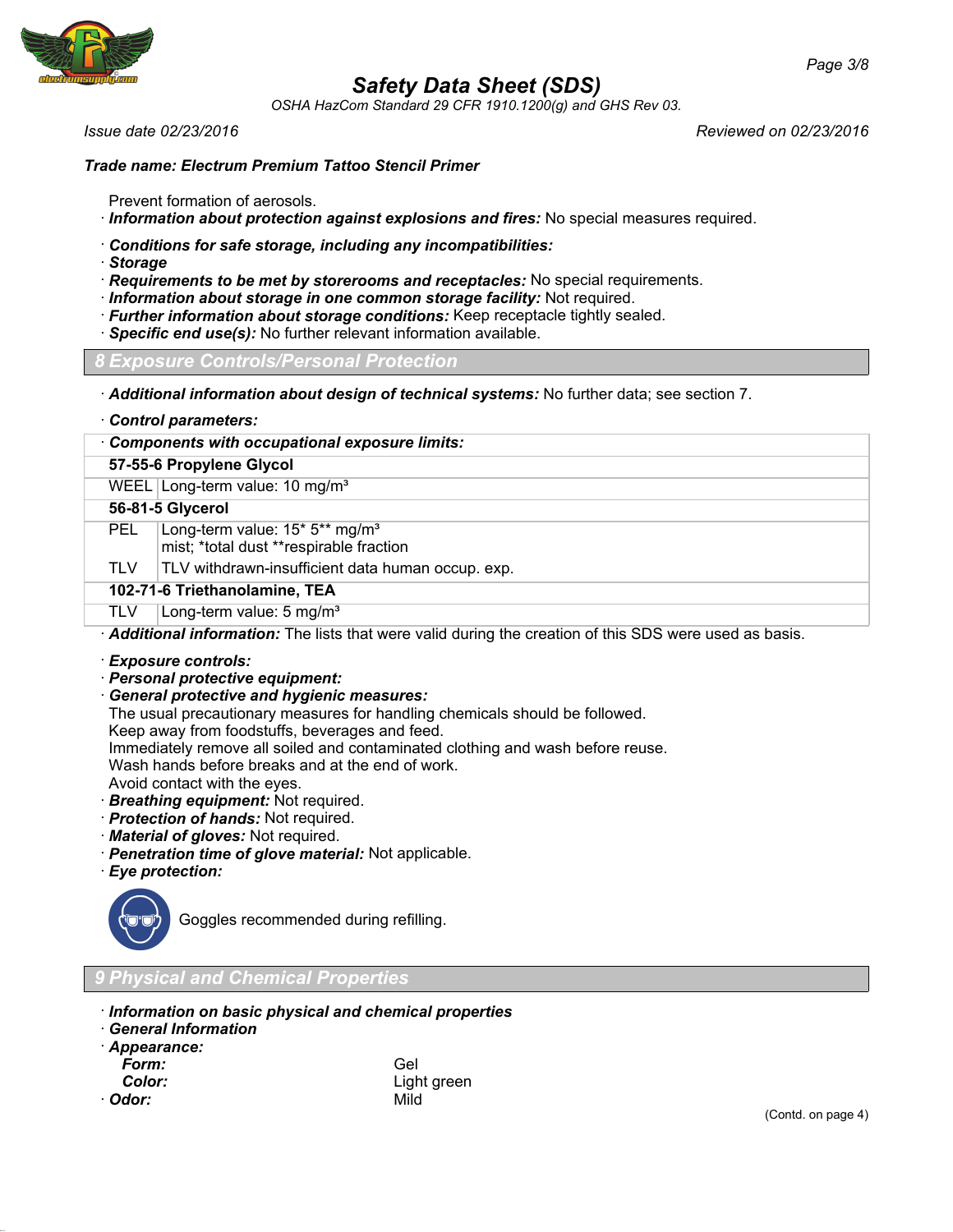

*OSHA HazCom Standard 29 CFR 1910.1200(g) and GHS Rev 03.*

*Issue date 02/23/2016 Reviewed on 02/23/2016*

## *Trade name: Electrum Premium Tattoo Stencil Primer*

| <b>Odor threshold:</b>                                                                            | Not determined.                                       |
|---------------------------------------------------------------------------------------------------|-------------------------------------------------------|
| Change in condition<br><b>Melting point/Melting range:</b><br><b>Boiling point/Boiling range:</b> | Not determined.<br>100 °C (212 °F)                    |
| · Flash point:                                                                                    | 103 °C (217 °F)                                       |
| · Flammability (solid, gaseous):                                                                  | Not applicable.                                       |
| · Ignition temperature:                                                                           | 371 °C (700 °F)                                       |
| · Decomposition temperature:                                                                      | Not determined.                                       |
| · Auto igniting:                                                                                  | Product is not self-igniting.                         |
| Danger of explosion:                                                                              | Product does not present an explosion hazard.         |
| <b>Explosion limits:</b><br>Lower:<br><b>Upper:</b>                                               | 2.6 Vol %<br>12.6 Vol %                               |
| Vapor pressure @ 20 °C (68 °F):                                                                   | 23 hPa (17 mm Hg)                                     |
| · Density:<br><b>Relative density:</b><br>Vapor density:<br><b>Evaporation rate:</b>              | Not determined.<br>Not determined.<br>Not determined. |
| · Solubility in / Miscibility with:<br>Water:                                                     | Fully miscible.                                       |
| · Partition coefficient (n-octanol/water): Not determined.                                        |                                                       |
| · Viscosity:<br>Dynamic:<br><b>Kinematic:</b>                                                     | Not determined.<br>Not determined.                    |
| · Solvent content:<br><b>Organic solvents:</b><br><b>VOC content:</b>                             | 34.0 %<br>33.0 %<br>330.0 g/l / 2.75 lb/gl            |
| Other information:                                                                                | No further relevant information available.            |
| 0 Stability and Reactivity                                                                        |                                                       |

· *Reactivity:* No further relevant information available.

- · *Chemical stability:* Stable under normal conditions.
- · *Thermal decomposition / conditions to be avoided:* No decomposition if used according to specifications.
- · *Possibility of hazardous reactions:* No dangerous reactions known.
- · *Conditions to avoid:* No further relevant information available.
- · *Incompatible materials:* No further relevant information available.
- · *Hazardous decomposition products:* No dangerous decomposition products known.

(Contd. on page 5)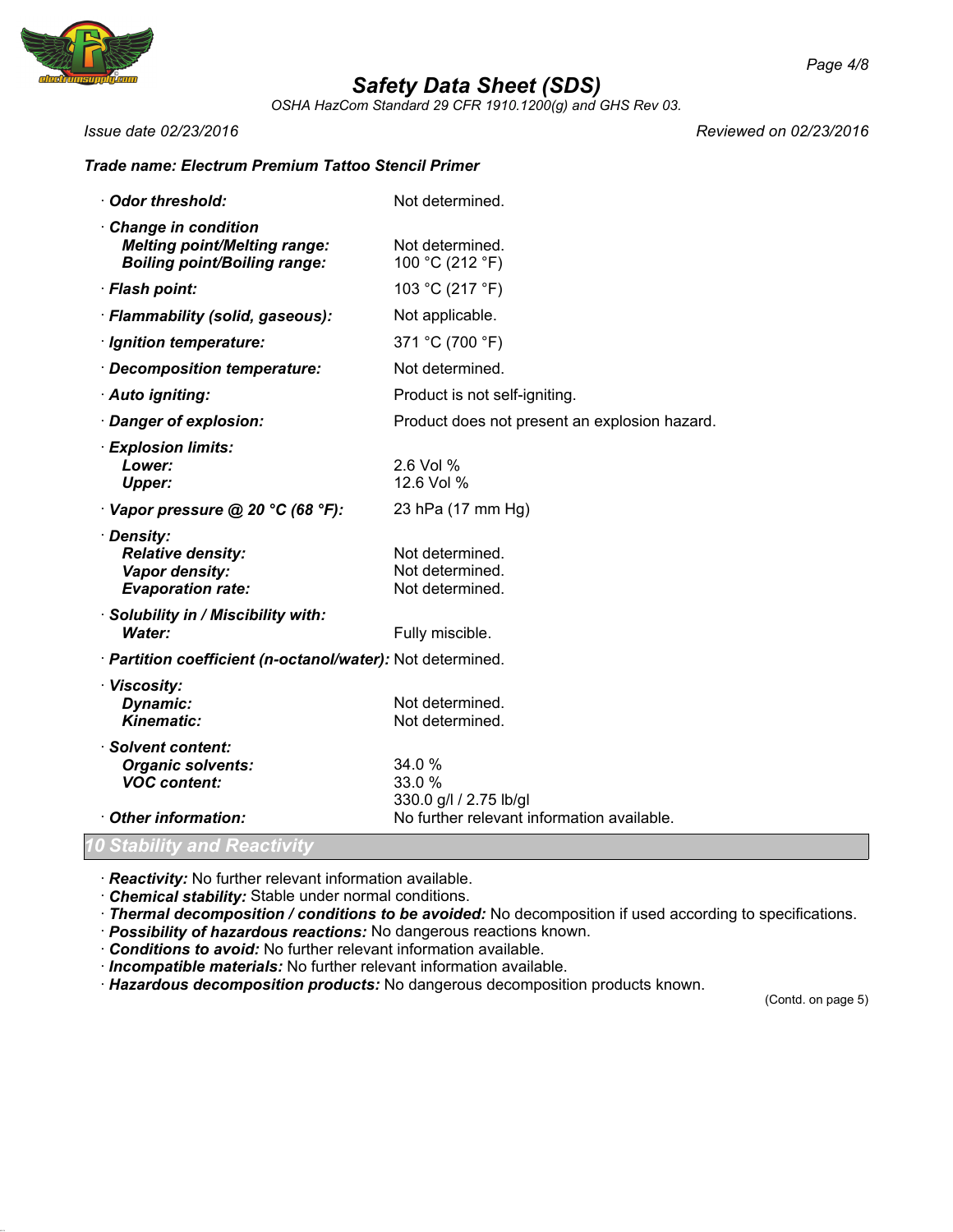

*OSHA HazCom Standard 29 CFR 1910.1200(g) and GHS Rev 03.*

*Issue date 02/23/2016 Reviewed on 02/23/2016*

## *Trade name: Electrum Premium Tattoo Stencil Primer*

#### *11 Toxicological Information*

- · *Information on toxicological effects:*
- · *Acute toxicity:*

| · LD/LC50 values that are relevant for classification: |                           |                                                    |  |  |
|--------------------------------------------------------|---------------------------|----------------------------------------------------|--|--|
| 57-55-6 Propylene Glycol                               |                           |                                                    |  |  |
| Oral                                                   | LD <sub>50</sub>          | 20000 mg/kg (rat)                                  |  |  |
| Dermal                                                 | LD50                      | 20800 mg/kg (rabbit)                               |  |  |
|                                                        | Inhalative LC50/96 hours  | 52930 mg/l (Pimephales)                            |  |  |
|                                                        | Intravenous               | 6630 mg/kg (mouse)                                 |  |  |
|                                                        |                           | 6423 mg/kg (rat)                                   |  |  |
|                                                        |                           | 6500 mg/kg (rabbit)                                |  |  |
| 56-81-5 Glycerol                                       |                           |                                                    |  |  |
| Oral                                                   | LD <sub>50</sub>          | 12600 mg/kg (rat)                                  |  |  |
| Dermal                                                 | LD50                      | >10000 mg/kg (rabbit)                              |  |  |
|                                                        |                           | Inhalative   LC50/96 hours   > 50.000 mg/l (Trout) |  |  |
| 102-71-6 Triethanolamine, TEA                          |                           |                                                    |  |  |
| Oral                                                   | LD <sub>50</sub>          | 5530 mg/kg (rat)                                   |  |  |
|                                                        |                           | 2200 mg/kg (rabbit)                                |  |  |
|                                                        | LD50 Oral                 | 2200 ml/kg (Guinea Pig)                            |  |  |
|                                                        |                           | 5846 ml/kg (mouse)                                 |  |  |
| Dermal                                                 | LD <sub>50</sub>          | $>22500$ mg/kg (rabbit)                            |  |  |
|                                                        | Drimann, irritant affaat: |                                                    |  |  |

· *Primary irritant effect:*

· *On the skin:* No irritating effect.

· *On the eye:* Irritating effect.

· *Additional toxicological information:*

The product shows the following dangers according to internally approved calculation methods for preparations:

Irritant

· *Carcinogenic categories:*

### · *IARC (International Agency for Research on Cancer):*

Group 1 - Carcinogenic to humans

Group 2A - Probably carcinogenic to humans

Group 2B - Possibly carcinogenic to humans

Group 3 - Not classifiable as to its carcinogenicity to humans

Group 4 - Probably not carcinogenic to humans

9003-01-4 Carbomer 3

102-71-6 Triethanolamine, TEA 3

### · *NTP (National Toxicology Program):*

None of the ingredients are listed.

### · *OSHA-Ca (Occupational Safety & Health Administration):*

None of the ingredients are listed.

(Contd. on page 6)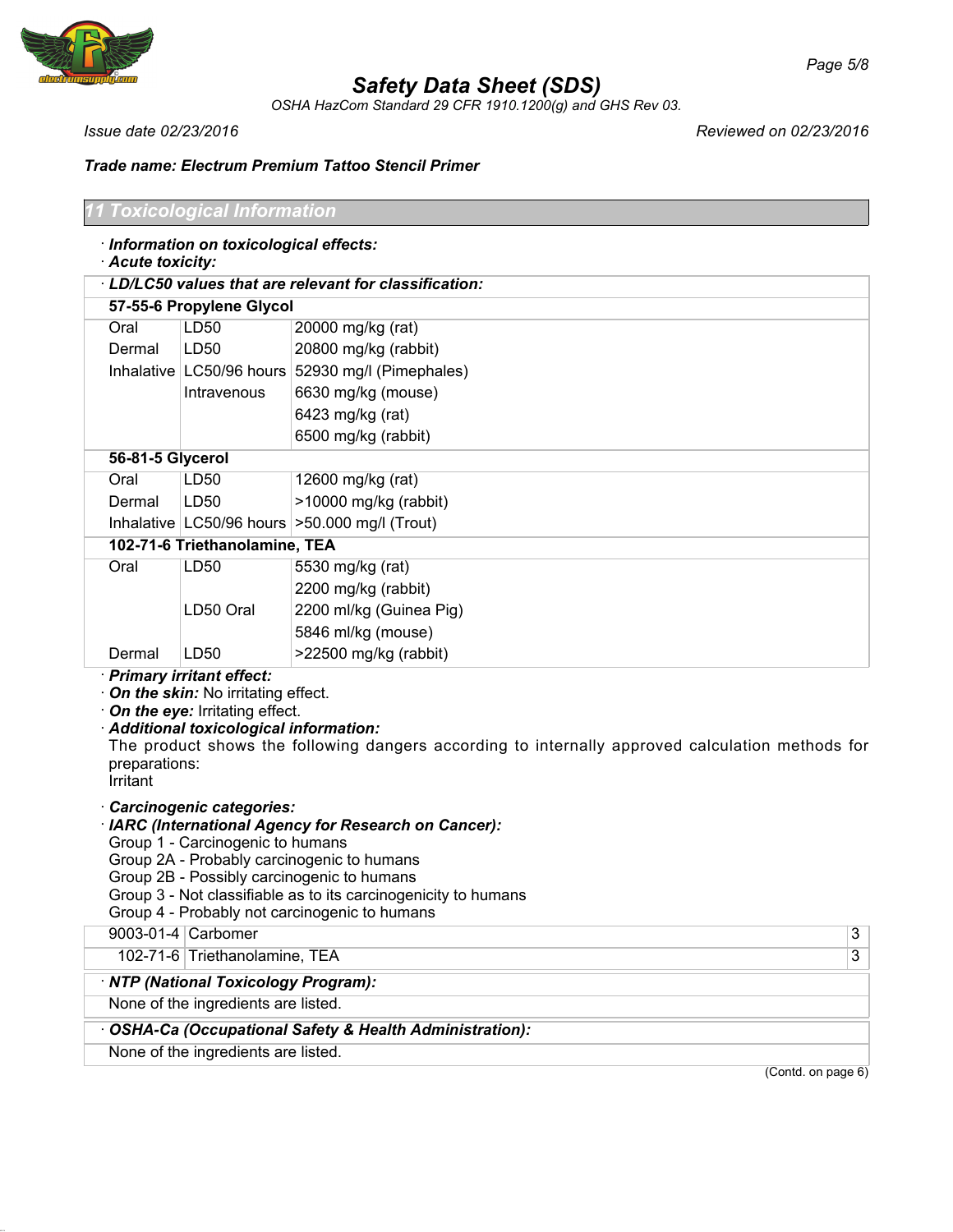

*OSHA HazCom Standard 29 CFR 1910.1200(g) and GHS Rev 03.*

*Issue date 02/23/2016 Reviewed on 02/23/2016*

## *Trade name: Electrum Premium Tattoo Stencil Primer*

*12 Ecological Information*

- · *Toxicity:*
- · *Aquatic toxicity:*

**57-55-6 Propylene Glycol**

EC50 >10000 mg/l (daphnia)

**102-71-6 Triethanolamine, TEA**

EC50 609.98 mg/l (daphnia)

- · *Persistence and degradability:* No further relevant information available.
- · *Behavior in environmental systems:*
- · *Bioaccumulative potential:* No further relevant information available.

· *Mobility in soil:* No further relevant information available.

- · *Additional ecological information:*
- · *General notes:*

Do not allow undiluted product or product that has not been neutralized to reach ground water, water course or sewage system.

- · *Results of PBT and vPvB assessment:*
- · *PBT:* Not applicable.
- · *vPvB:* Not applicable.
- · *Other adverse effects:* No further relevant information available.

### *13 Disposal Considerations*

- · *Waste treatment methods:*
- · *Recommendation:*

Observe all federal, state and local environmental regulations when disposing of this material.

- · *Uncleaned packagings*
- · *Recommendation:* Disposal must be made according to official regulations.
- · *Recommended cleansing agent:* Water, if necessary with cleansing agents.

*14 Transport Information*

| · UN-Number:                               |                        |  |  |  |
|--------------------------------------------|------------------------|--|--|--|
| · DOT, ADR, IMDG, IATA                     | Non-Regulated Material |  |  |  |
| · UN proper shipping name:                 |                        |  |  |  |
| · DOT, ADR, IMDG, IATA                     | Non-Regulated Material |  |  |  |
| · Transport hazard class(es):              |                        |  |  |  |
| · DOT, ADR, IMDG, IATA                     |                        |  |  |  |
| · Class:                                   | Non-Regulated Material |  |  |  |
| · Packing group:                           |                        |  |  |  |
| · DOT, ADR, IMDG, IATA                     | Non-Regulated Material |  |  |  |
| · Environmental hazards:                   | Not applicable.        |  |  |  |
| · Special precautions for user:            | Not applicable.        |  |  |  |
| Transport in bulk according to Annex II of |                        |  |  |  |
| <b>MARPOL73/78 and the IBC Code:</b>       | Not applicable.        |  |  |  |
| UN "Model Regulation":                     | Non-Regulated Material |  |  |  |

(Contd. on page 7)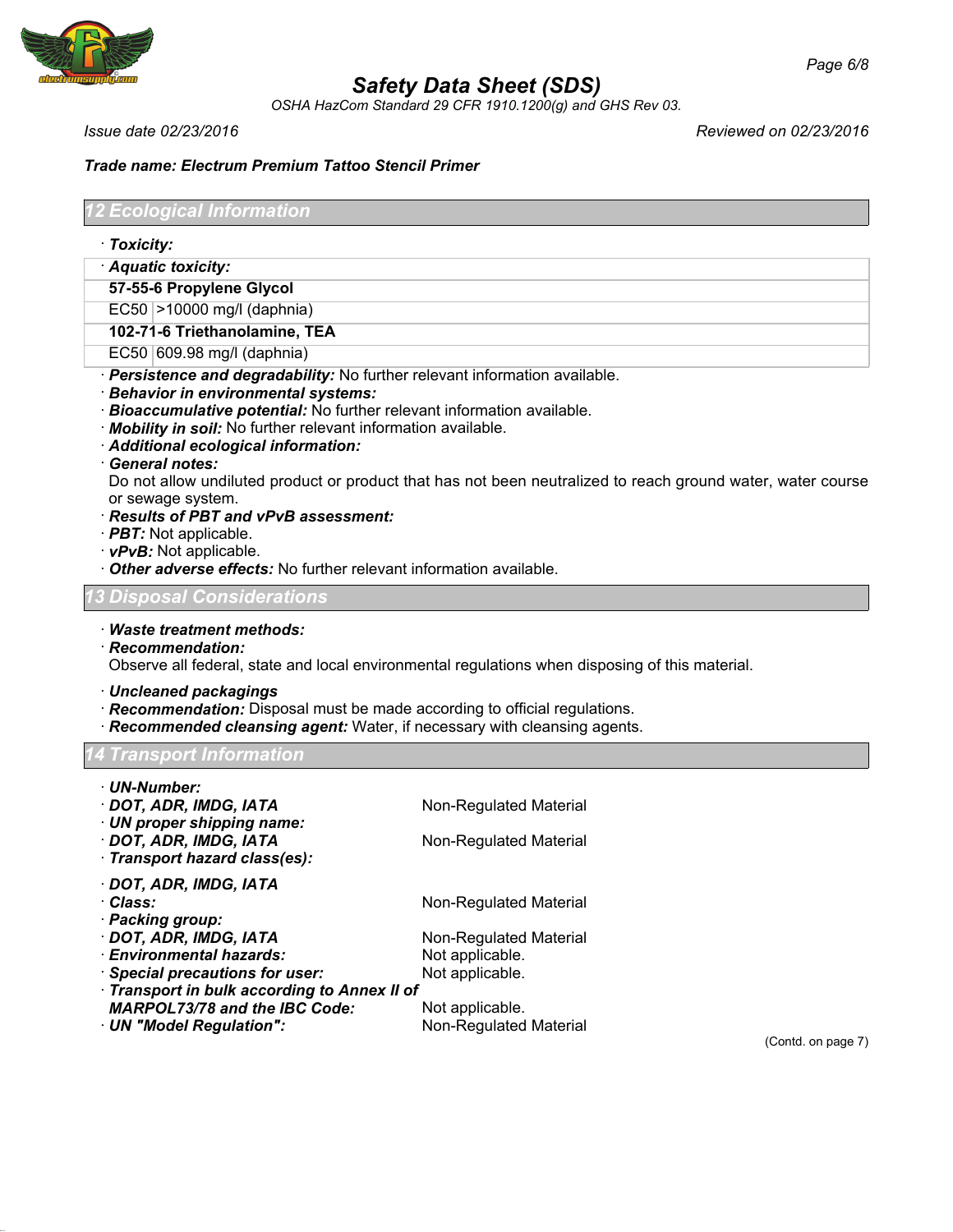

*OSHA HazCom Standard 29 CFR 1910.1200(g) and GHS Rev 03.*

*Issue date 02/23/2016 Reviewed on 02/23/2016*

*Trade name: Electrum Premium Tattoo Stencil Primer*

*15 Regulatory Information* · *Safety, health and environmental regulations/legislation specific for the substance or mixture:* · *SARA (Superfund Amendments and Reauthorization):* · *Section 355 (extremely hazardous substances):* None of the ingredients are listed. · *Section 313 (Specific toxic chemical listings):* None of the ingredients are listed. · *TSCA (Toxic Substances Control Act):* 57-55-6 Propylene Glycol 56-81-5 Glycerol 9003-01-4 Carbomer 102-71-6 Triethanolamine, TEA 24634-61-5 Potassium Sorbate 60-00-4 Edetic acid 7732-18-5 Water, distilled water, deionized water · *California Proposition 65:* · *Chemicals known to cause cancer:* None of the ingredients are listed. · *Chemicals known to cause reproductive toxicity for females:* None of the ingredients are listed. · *Chemicals known to cause reproductive toxicity for males:* None of the ingredients are listed. · *Chemicals known to cause developmental toxicity:* None of the ingredients are listed. · *New Jersey Right-to-Know List:* 57-55-6 Propylene Glycol 56-81-5 Glycerol 102-71-6 Triethanolamine, TEA 60-00-4 Edetic acid

· *New Jersey Special Hazardous Substance List:* None of the ingredients are listed.

· *Pennsylvania Special Hazardous Substance List:*

60-00-4 Edetic acid Equation Contract Contract Contract Contract Contract Contract Contract Contract Contract Contract Contract Contract Contract Contract Contract Contract Contract Contract Contract Contract Contract Cont

· *Carcinogenic categories:*

· *EPA (Environmental Protection Agency):*

None of the ingredients are listed.

· *TLV (Threshold Limit Value established by ACGIH):*

None of the ingredients are listed.

· *NIOSH-Ca (National Institute for Occupational Safety and Health):*

None of the ingredients are listed.